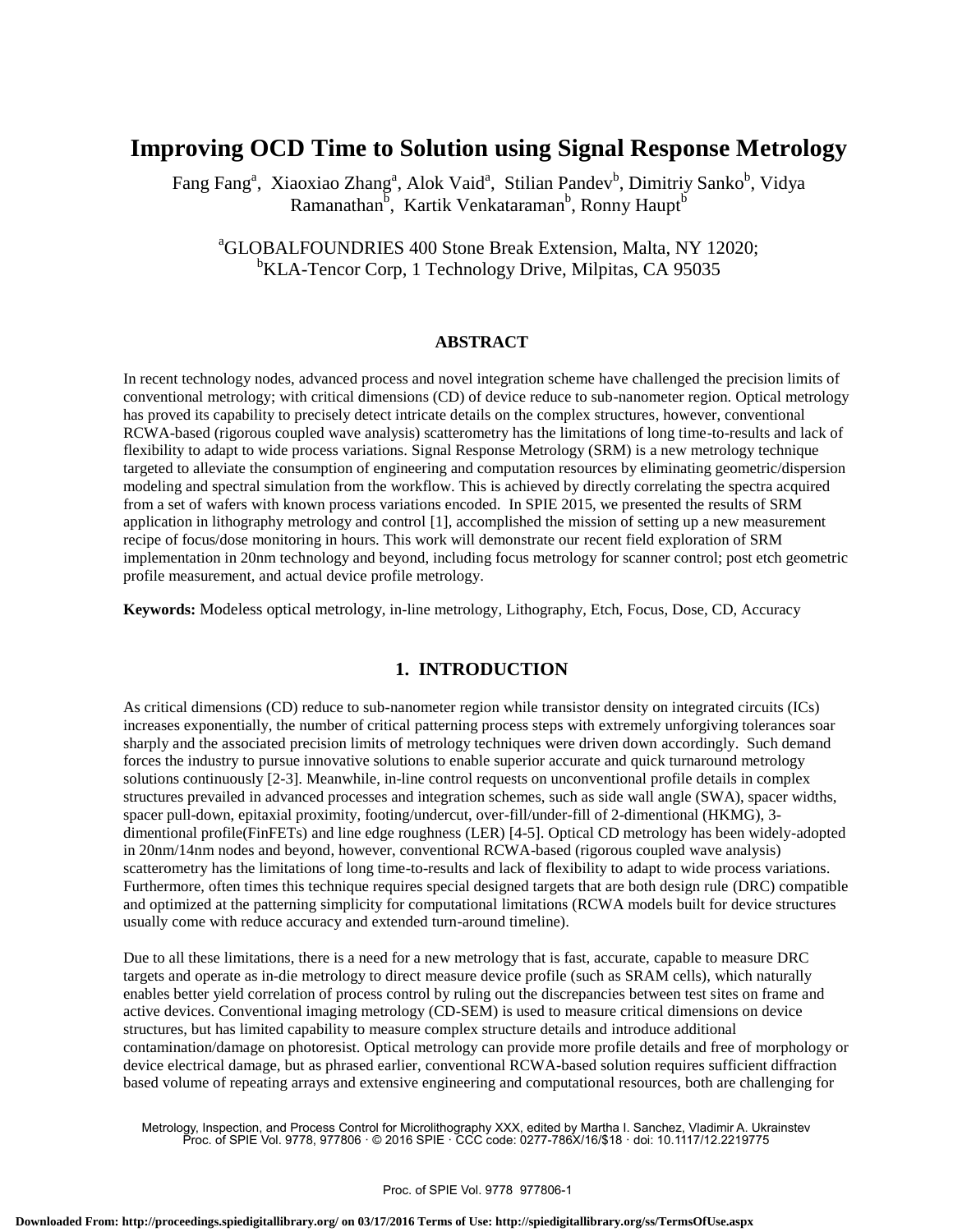compact device design and cost-saving need. Implementation of SRM can be a good candidate to improve the time to solutions, it does not require a geometric model with optimized material dispersion, and it is less sensitive to nonfully periodicity noises than RCWA methodology, therefore it does not require substantial computing resources. The measurement set-up of a device-like structure is the same as design rule test site, in terms of hours. With significantly reduced turnaround time, SRM can provide cost effective solutions to establish correlation of geometric profile to electrical performance of real device, which is of great value to both development and yield ramp-up stages in semiconductor industry.

Last year, we presented detailed working mechanism and business flow of SRM, and demonstrated a field application with results and analysis of how the focus and dose information is captured by the photoresist profile, and how it propagates to the measurement signals using SRM technique [1]. In the past year, we explored a wider range of SRM application in GLOBALFOUNDRIES, at Malta. We will report results of scanner control, post etch profile control, device profile control, measurement size dependency analysis, and discuss its potential application in high volume manufacture environment.

## **2. EXTRACT PROCESS CONDITION USING SIGNAL RESPONSE METROLOGY**

## **2.1 SRM Process Flow**

SRM is a model-less metrology based on statistical analysis and unsupervised machine learning, through sensitivity analysis we select optimized raw signals, and individual profile parameter information will be directly extracted from raw signals using machine learning methodology. In general, we could divide the whole information extraction into two major steps, the first one is to train a process window algorithm, the SRM engine learns from the raw signals through Principal Component Analysis (PCA), extracting the process window and the relations among signals, mostly importantly, it convert the raw spectra data into an equivalent but reduced set of signals, named Principal Components (PCs). In this step, we filter the undesired higher order noises; maintain merely the information relevant to profile variance within the process window.

Secondly, the PCs and reference data are paired to train the parameter algorithm, which is a single hidden layer neural network in terms of machine learning. Each parameter algorithm is trained and optimized separately, in order to set up an individual parameter model for the target parameter as output. SRM uses an automatic optimizer to run cross validation of parameter models on training and testing set of signals, by minimizing the difference between these two sets, the SRM engine determine optimal value of the number of PCs, neurons and levels of over fit penalty, etc. We have a details discussion reported in SPIE 2015 [1], and the schematic of the process flow is shown in Figure 2.1.

### **2.2 SRM Properties**

The statistical analysis and machine learning of SRM engine is the root cause of its superior improvements in time to solution. It is free of the RCWA-based computational complexity, therefore has not limitation of using a large number of raw data, the accumulating computational resource need is negligible and bring the benefit of more encoded profile variations would rather be forced to be left behind. In this work, all data were acquired from the KLA-Tencor Spectra Shape 9010 system, which employed large range of wavelengths, multiple azimuth angles provides a large set of signals that encode the information related to profile variations . The rich information content in the measured signals provides great opportunities for decoupling the correlation between profile components and from underlying structure. With the next generation tool, KLA-Tencor Spectra Shape 10K system equipped with more optical subsystems, it is anticipated that in future our model-less SRM engine will exhibit enhanced spectra response sensitives on smaller profile features. A good illustration is shown in the field application of monitor Focus control, we used signals from different structures of dense and isolated line/space gratings in order to de-correlate the target parameter from the variations of the under layer structures, we have reported some results in SPIE 2015 [1], will present more field cases in the results and analysis section.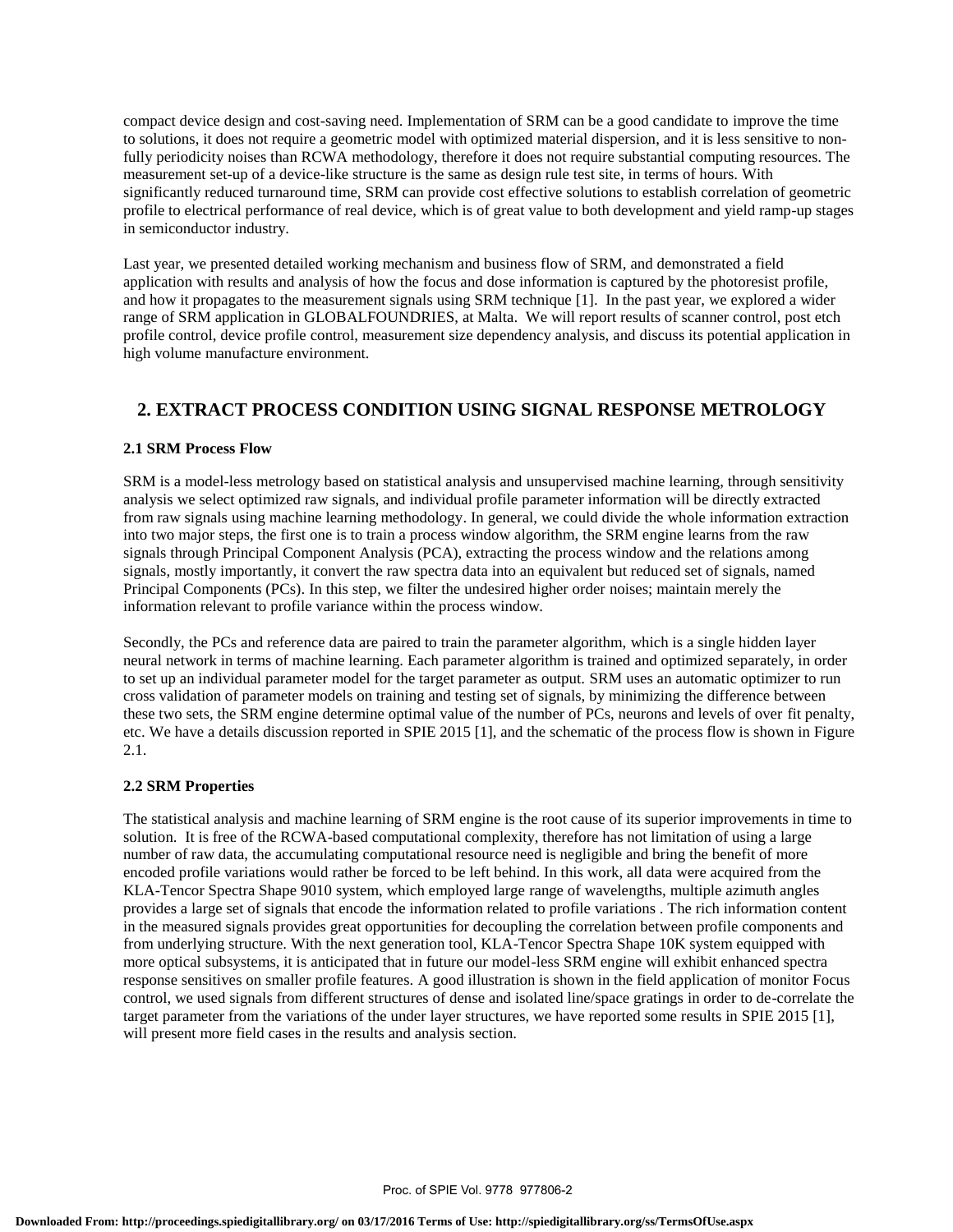

Figure 2.1. SRM Process flow: Process Window Model and multiple Parameter Models

In conventional RCWA-based scatterometry, models are embedded with approximations in geometric and dispersion simulation, which acts as systematic inaccuracies propagating to the final results, and usually the more complicated the geometry profile is targeted, the more approximations will be deployed. But the SRM methodology is free of approximations, and in terms of the data extraction process, there is no difference between raw data from design rule compatible targets and device-alike targets, engineers follow similar machine learning protocol to determine optimal value of the number of PCs, neurons and levels of over fit penalty for a particular parameter model, we have data shown measurements on SRAM structure with good matching across training and test sets. Additionally, since SRM's process training algorithm filters the high order noises by design, it provides high tolerance of surrounding contaminations, boundary interruptions and distortions. We have a field application of running line-scan on regular DRC test site  $(50x50 \mu m)$  with a roughly 25 $\mu$ m box-sized beam spot, same spectra input using conventional scatterometry model-based solution and SRM solution, while model-based solution reports significantly reduced goodness of fit and trailing off critical dimension parameter values beyond a 30µm desirable boundary, SRM solution mitigates the noise from the non-grating areas taken outside the 30µm desirable boundary, and is capable of maintain reasonable readouts. We tested SRM solution in an equivalent measurement using test site sized down to 15x15um and smaller than light source beam spot, the outcome shows good measurement merits matching well with CDSEM reference and will be presented and analyzed in details later in Section 3.

Being evaluated as a new metrology solution, the intrinsic measurement uncertainty of SRM technique is under careful investigation and we have results shown reduced uncertainty from SRM as metrology budget compared to reference metrology. In theory, we could reason such uncertainty superiority is coming from large raw data input from more wafers and test sites, during process window and parameter algorithm training, the SRM engine learns how to reject the errors in the reference data and could finalize a solution with much smaller measurement uncertainty than the reference data set. We have reported reduced residual of SRM compared to reference CDSEM in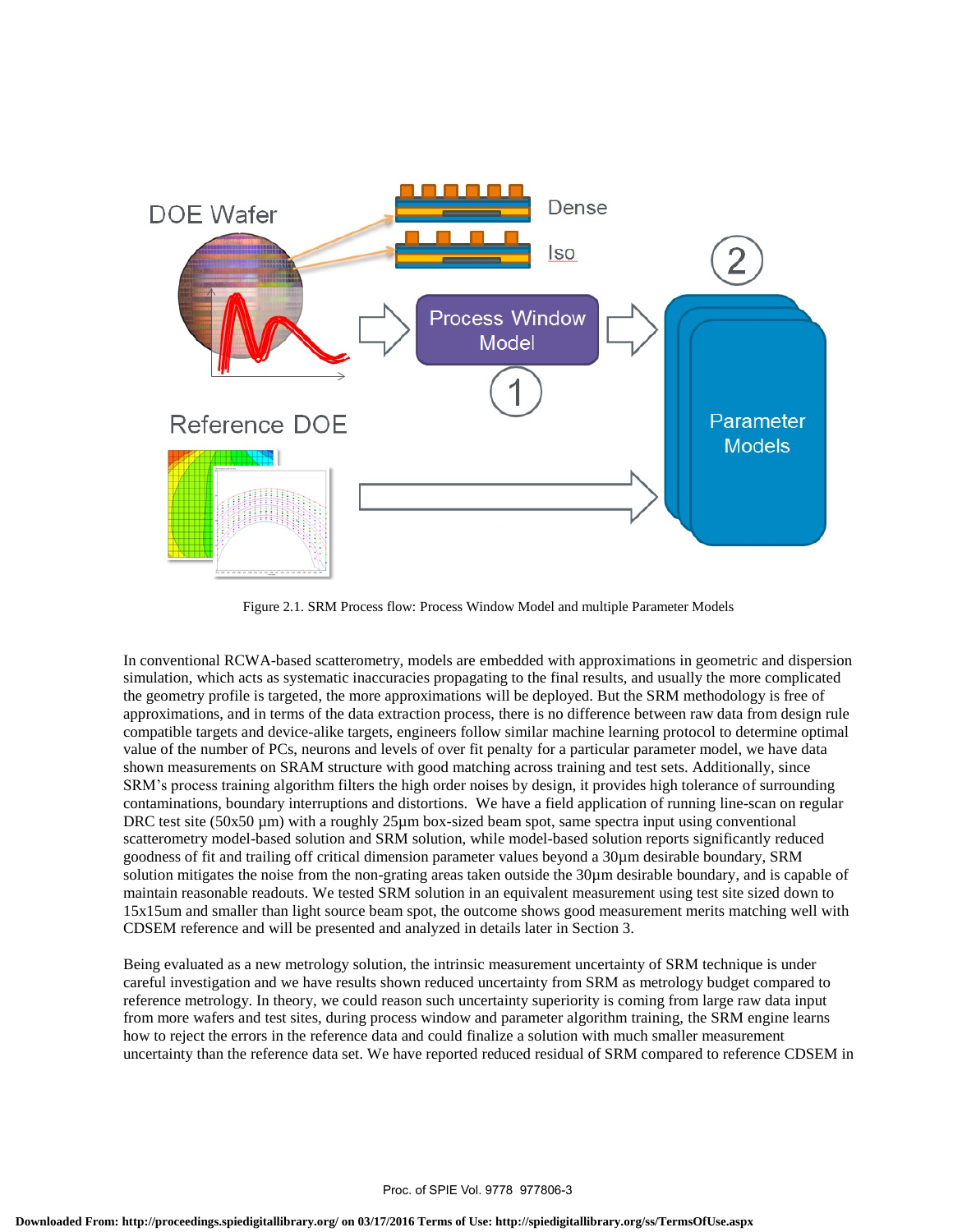a Focus and Dose application in SPIE 2015 [1]. Using a simplified theoretical deduction to illustrate sources of variations below, where CDSEM is denoted as the reference data.

$$
\sigma_{SRM\ measurement}^2 = \sigma_{SRM\ intrinsic}^2 + \sigma_{waper}^2
$$
\n
$$
\sigma_{CDSEM\ measurement}^2 = \sigma_{CDSEM\ intrinsic}^2 + \sigma_{waper}^2
$$
\n
$$
\delta_{SRM-CDSEM} = \delta_{SRM\ intrinsic} + \delta_{waper} - \delta_{CDSEM\ intrinsic} - \delta_{waper}
$$
\n
$$
\sigma_{SRM\ measurement\ using\ CDSEM\ reference}^2 = \sigma_{SRM\ intrinsic}^2 + \sigma_{CDSEM\ intrinsic}^2
$$

As it shown, we could deduce the contribution of each component to the measurement uncertainty, process variance, intrinsic metrology residual, reference metrology residual, provided the fair assumption that they are free of correlation. In reality, the measurement uncertainty could be dominated by the profile variances from the process, and SRM readouts have big variance as it, but while investigating the intrinsic uncertainty contribution of each component, random errors were averaged across multiple samples, SRM model leans how to eliminate the errors in the reference data and holds substantial smaller uncertainty value compared to the reference metrology and process variances.

## **3. RESULTS AND ANALYSIS**

At GLOBALFOUNDRIES in Malta, NY, we carried series of experiments and analysis, using SRM to develop model-less optical metrology solutions in 20nm patterning and technology beyond. Including gate profile control post etch process, critical dimension measurements on SRAM features, and Focus control for litho process, multiple measurement steps locates throughout the process line.

#### **3.1 Post Etch Profile and Reference Uncertainty**

Patterning control post etch process is usually anchored on geometric profile spec, gate height, SWA as well as CD values, model-based scatterometry models is the state-of-art metrology solution but the slow turnaround pace hinder its implementation in early development stage. By using SRM, we could complete the solution delivery in much shorter cycles with good correlations to reference data, shown in Figure 3.1.

SRM parameter models for poly gate height, poly Bottom CD (BCD), poly SWA have good performance tracking profile variance. We have used two different reference sources: CDSEM and model-based scatterometry established different SRM parameter models and both versions have shown good results in Figure 3.1. This set of data is acquired from a group of production wafers fabricated with well-center process, parameter range is limit but the correlation trend is good in terms of tracking the process variances. Through eliminating modeling approximation and fixed-parameter errors, surrounding noise, SRM could provide superior metrology uncertainty compared to CDSEM and model-based OCD. In histogram plot shown in Figure 3.2, under dominating attribute of process variances in measurement uncertainty, SRM shows superior uncertainty control in all profile parameters, with respect to both CDSEM and model-based scatterometry.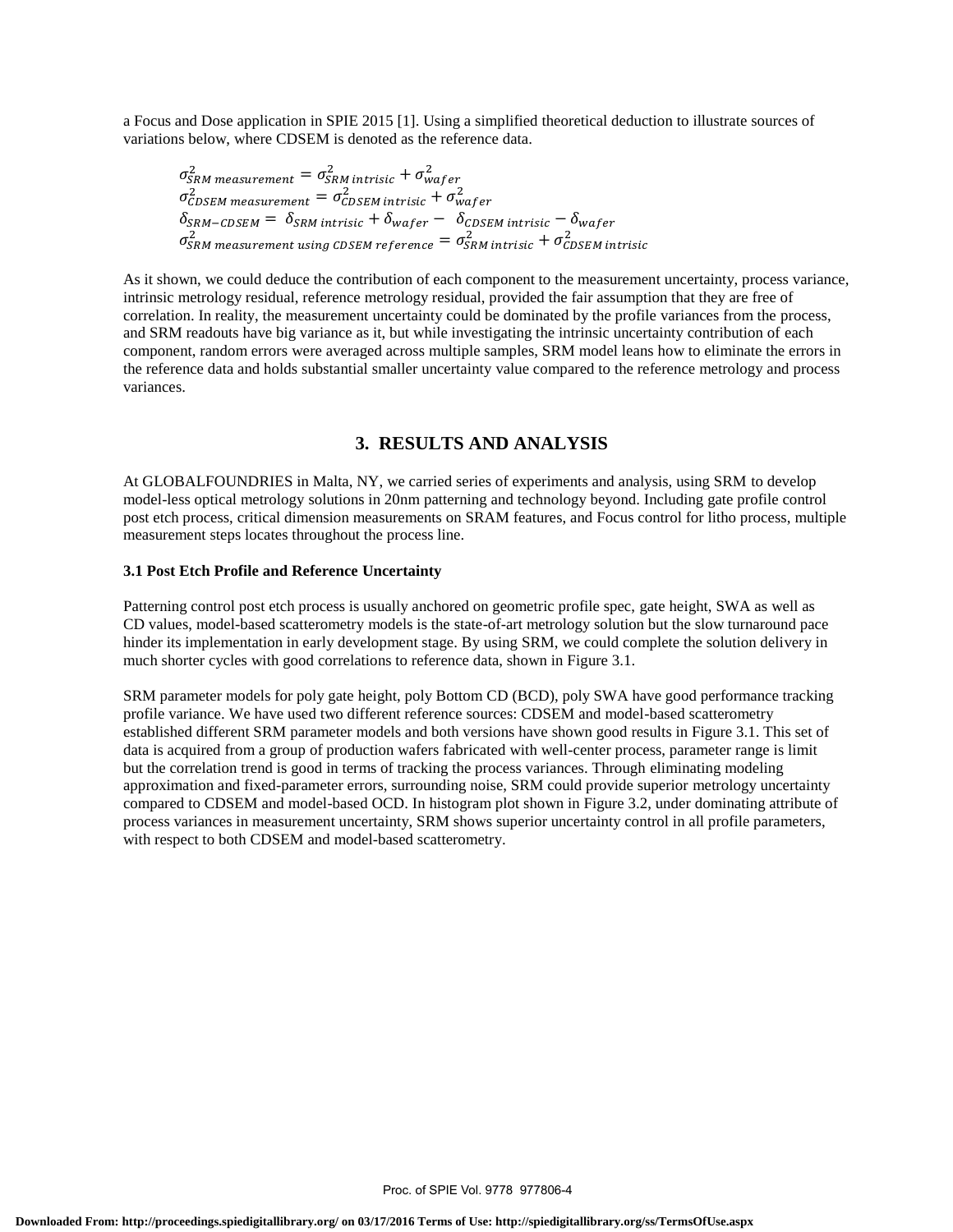



## **3.2 Device Test Sites and Environmental Contamination Tolerance**

In terms of SRM's machine learning methodology, there is no difference between rigid periodic design rule test sites and complicatedly structured, not-fully periodic devices, the metrology solution can be completed in 1 day in both cases. But it make big impact to process control if we could realize fast in-line measurements on device, e.g.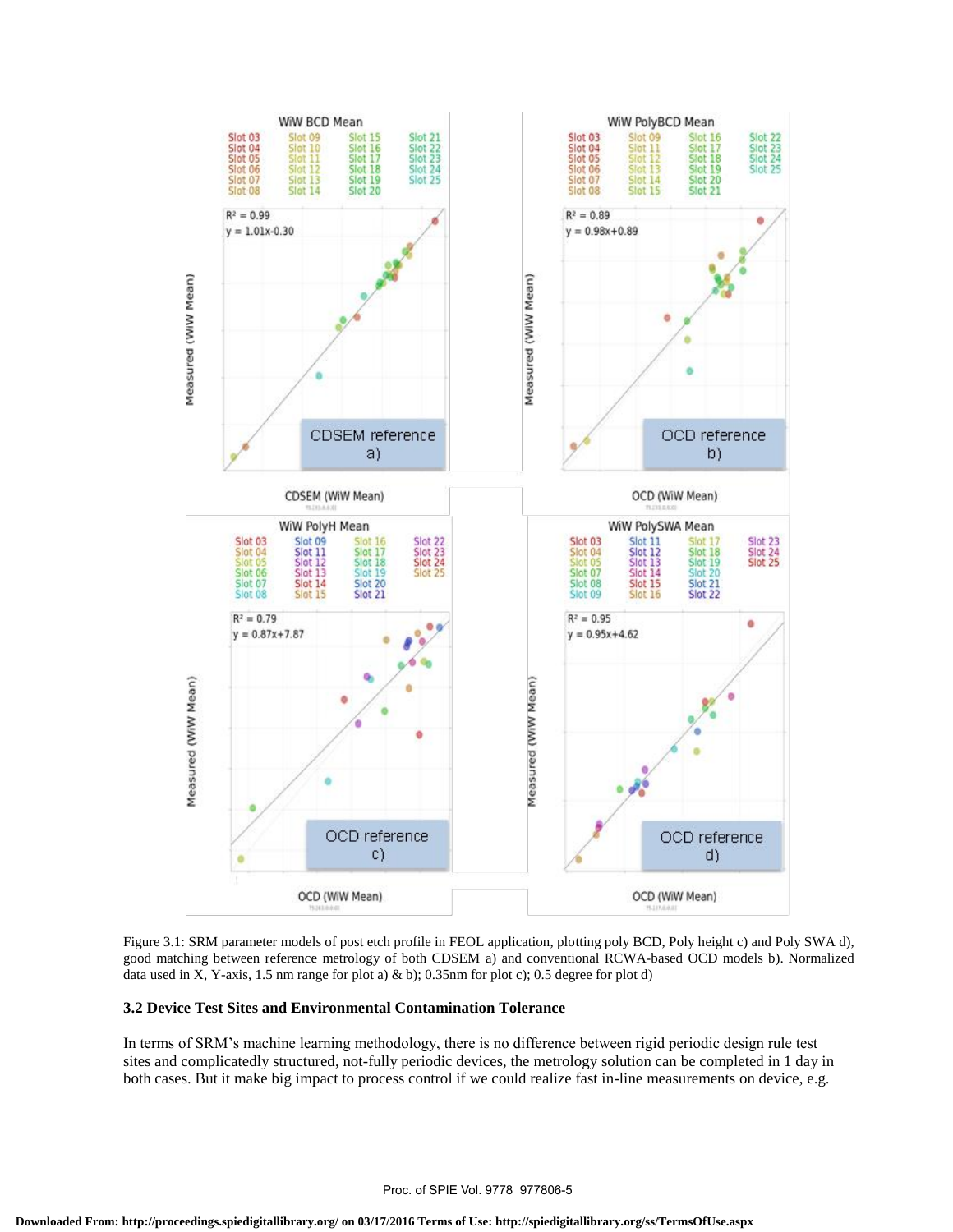SRAM cells, which potentially enables direct correlation between process knobs and electrical test outcomes. To evaluate SRM capability on device profile, we specially picked two test sites on frame structure, one designed rule test site and one SRAM-alike test site, and two dedicated SRM models were developed for each test site, both of them have demonstrate good performance tracking process variances, and great correlation with reference CDSEM of  $R^2$  close to unity, as shown below in Figure 3.3.



Figure 3.2: Metrology uncertainty comparisons between SRM, and reference metrology: CDSEM and model-based OCD. SRM shows superior performance on measurement uncertainty control in all parameter models, variation value scared in nanometer.



Figure 3.3: Correlation of SRM results to reference metrology of CD-SEM on a 20nm FEOL post etch profile, good matching demonstrated on: a) design-rule OCD structure and b) SRAM-alike test site; measurement data was normalized in a 5nm range for both plots.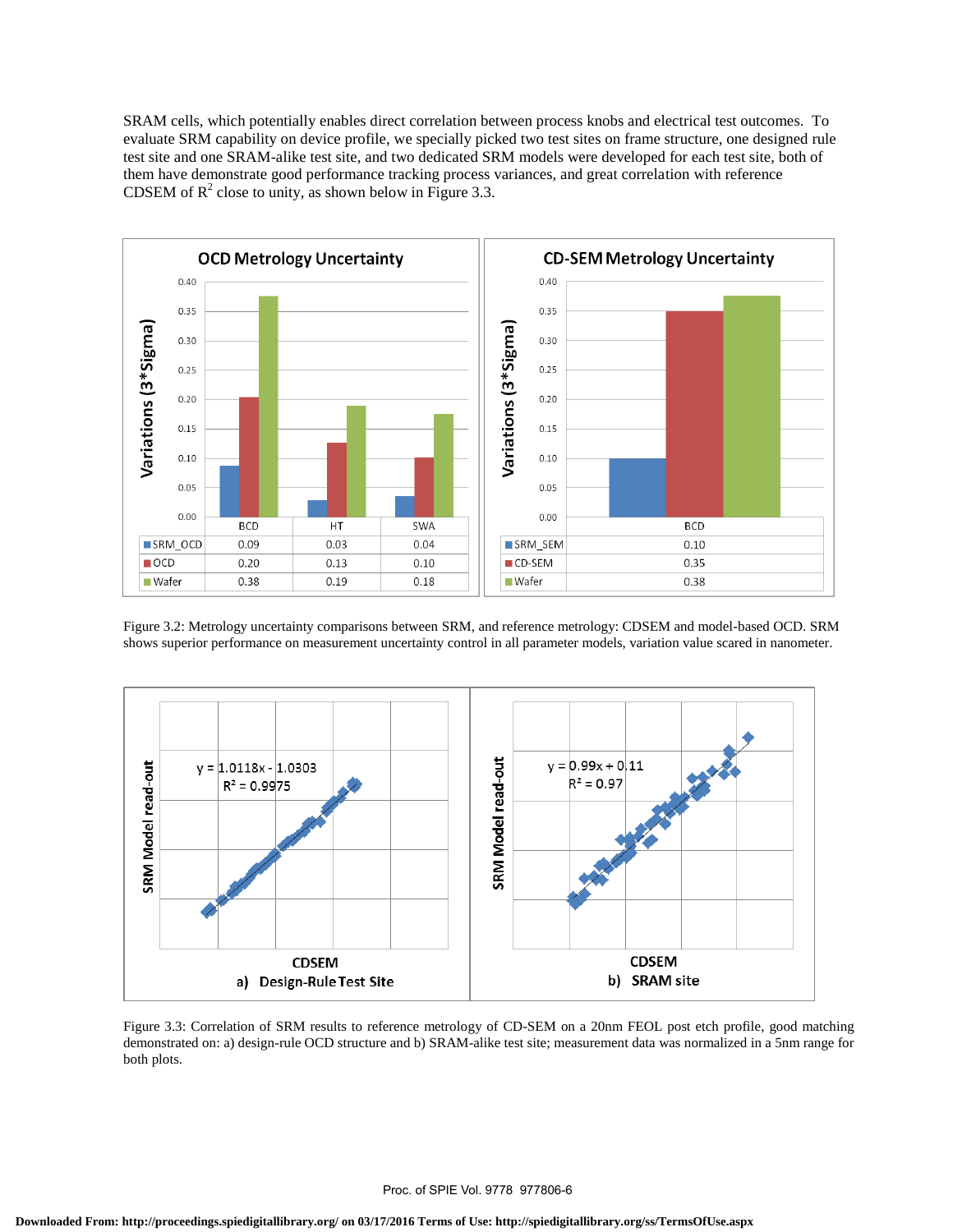Then we take a step forward to compare design rule test site on frame with real device in-die, shown in Figure 3.4. This test is done on a set of designed of experiment (DOE) wafers in a 14nm FEOL post etches application. The spread on target parameter are behaving distinctively different across these two test sites, which is very good demonstration explaining why we need to directly measuring what indeed matters to patterning scheme, on real device. Both SRM parameter model developed for these two test sites show good tracking with process variation, provided the metrology solution is accomplished in 1 day turnaround cycle, the overall performance proven indicates SRM can be a good candidate to serve as solution for in-die metrology.



Figure 3.4: Correlation of SRM results to reference metrology of CD-SEM using a 14nm FEOL application, good matching demonstrated on: a) design-rule OCD structure and b) in-die SRAM device; measurement data was normalized in a 18nm range for a) 13nm range for b)

As we exploring the in-die measurement, one challenge occurred frequently is the test site selection; there are not many suitable choices in terms of traditional scatterometry thumb of rule, fully periodic arrays of sufficient size. Factors including but not limited to, comparable area size with respect to beam spot of the metrology instrument light source, periodicity of the array, under-layer infrastructure, could significantly affect the quality of model-based solution and time to establish a solution. However using SRM, we are exempt for these influences to some extent. In a designed experiment, we investigate how pad size of the test site would affect the SRM model compared to modelbased scatterometry solution. We selected a test size smaller than the box size of light source, which has a replica of identical patterning scheme on a different location only with bigger size, and we have a model-based scatterometry solution established and verified with good quality on this bigger test site, a schematic is shown in Figure 3.5. When we test the raw data acquired from this smaller test site, the model-based solution failed with severe goodness of fit degradation, but using SRM, we still get decent correlation performance suitable for variation trend tracking. In the metrology uncertainty analysis shown in Figure 3.6, the measurement uncertainty contribution from SRM solution is comparable to the scale of its repeatability precision but significantly smaller than the reference measurement and the process variation, which is well below the control spec requirement for this parameter in this application. In this preliminary study on in-die device measurement feasibility, we have demonstrated promising data showing SRM is capable to tolerate non-fully periodic structures and abrupt boundaries within test area, in form of high-order noise filtering, and we are currently continuing the evaluation on more field applications in advanced technology nodes.  $\zeta$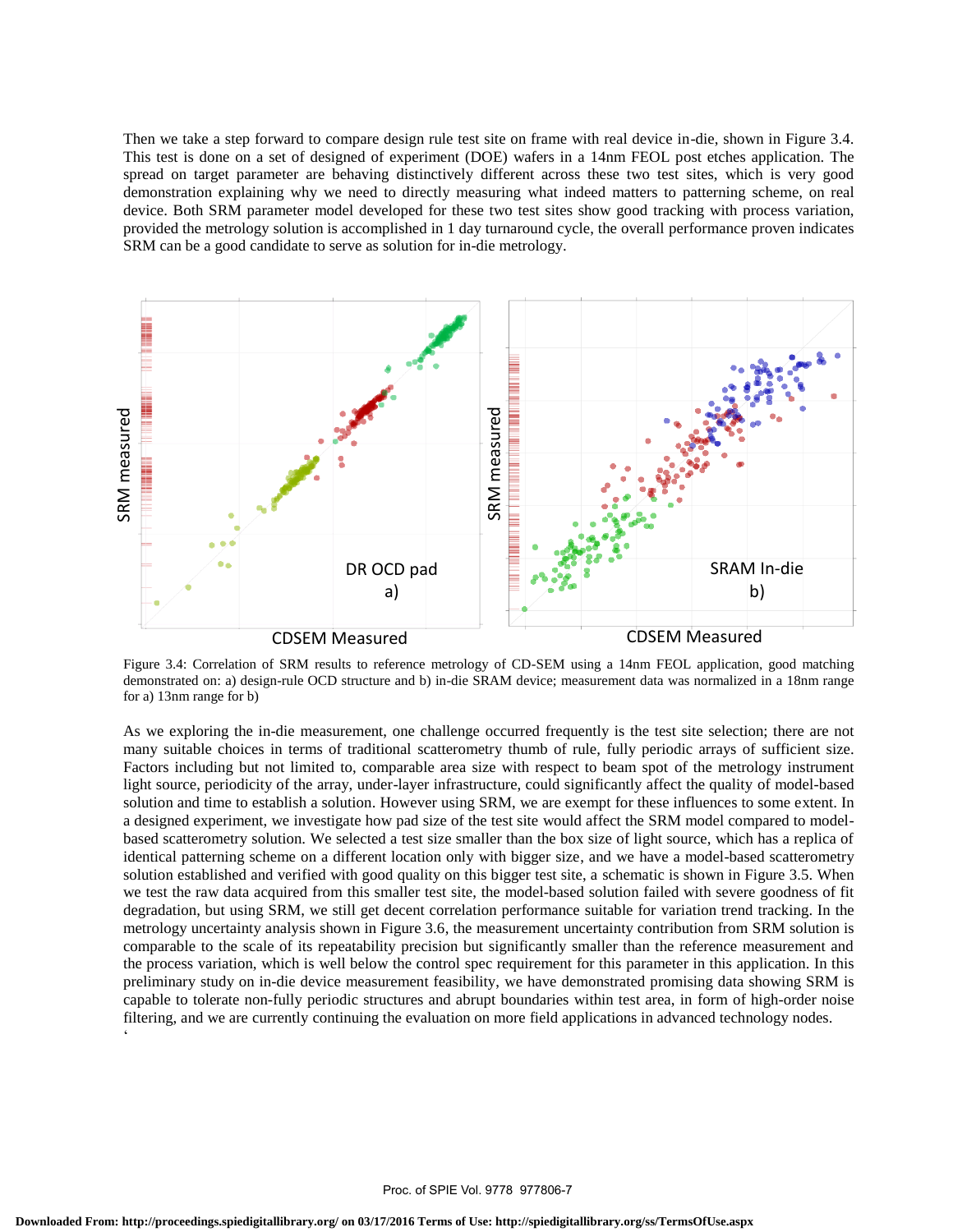

Figure 3.5: An illustration sketch of small test size experiment, we picked a set of test sites smaller than the spot size of the metrology instrument light source, plot on the left

Figure 3.6: Repeatability precision and metrology uncertainty analysis of the small test size experiment shown in Figure 3.5

#### **3.3 Focus Control in High Volume Manufactory**

In 2015, we reported field application results of Focus and Dose monitoring using SRM, in the past year, we explored Focus and Dose applications in more litho levels across different technology nodes, involving different resist materials and processing conditions, all showing good performance of  $R^2$  and within wafer variance similar to FEM residual error level (systematic error). Figure 3.7 shows SRM training performance of a typical application in 14nm back end of line (BEOL), the offset between measured and programed focus inputs of Focus Exposure Matrix (FEM) wafer has a variance of  $3\sigma = 0.15$ , which agrees with the expectation of scanner focus error for this layer. Figure 3.8 shows the SRM testing performance on focus split and POR wafers, the reported results demonstrated a Focus tracking performance of  $R^2 = 0.99$  and random residual distribution. All Focus values are normalized by the range of each parameter respectively in an artificial range of 0.5 to -0.5.



Figure 3.7: SRM measured Focus of the FEM wafer plot against scanner input values (left), SRM measured Focus residual errors with respect to scanner input value (right), and all Focus values are normalized by the range of each parameter respectively in an artificial range of 0.5 to -0.5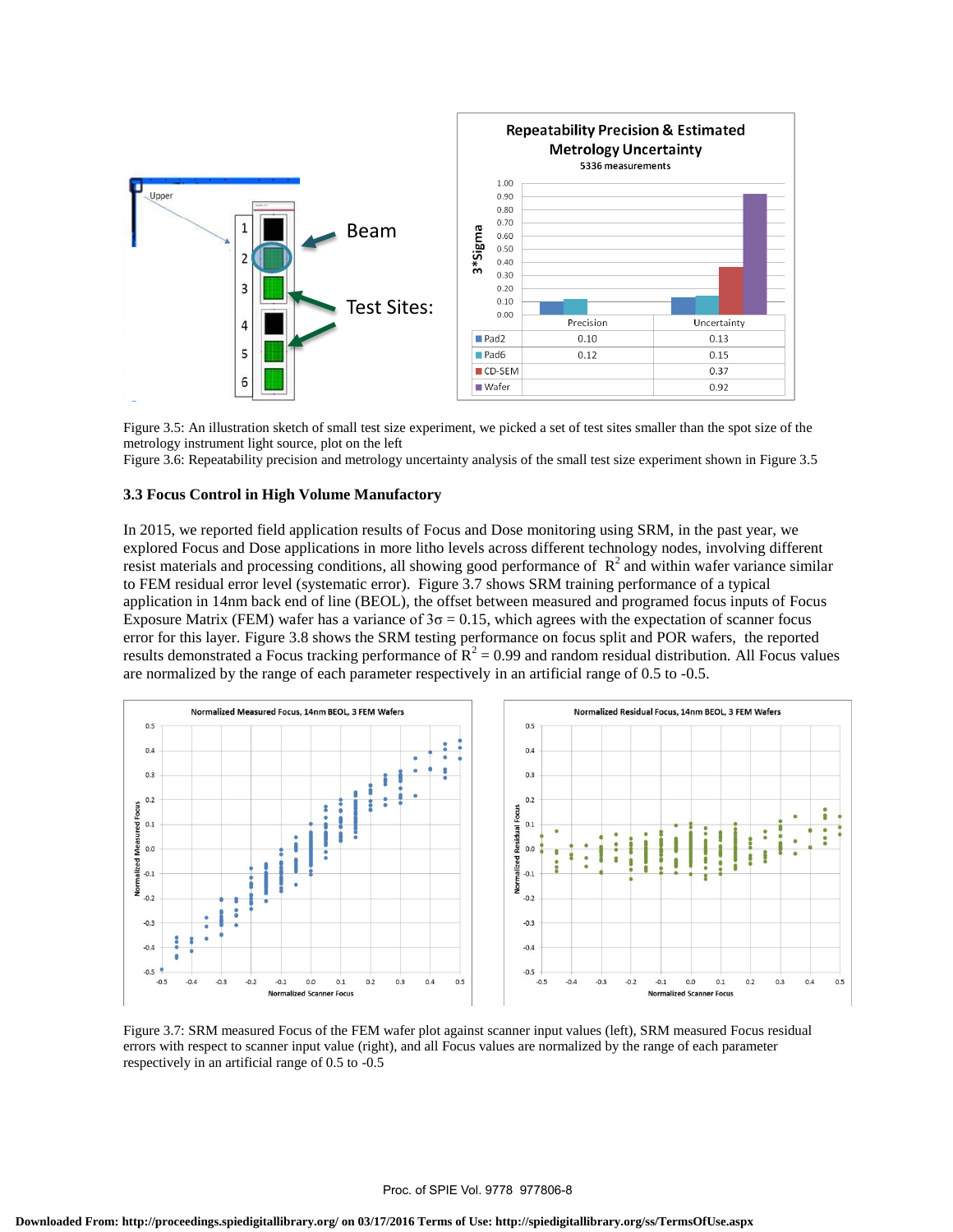

Figure 3.8: Wafer mean of SRM measured Focus is plotted against Scanner input values (left) for 4 Focus split and 2 POR wafers and wafer map plot of the residual errors of the 6 wafers (right), this error value includes the wafer variances and shows no systematic changes across the wafer

We have substantial data showing SRM can perform robust measurement control on Focus, and we are working closely with supplier, KLA-Tencor on the implementation of SRM-based Focus control on product wafers in high volume manufactory.

### **4. CONCLUSIONS**

In this paper we presented a new approach for model-less optical metrology: Signal Response Metrology (SRM). We summarized the mechanism and process flow of how SRM extract process variances from raw signals. Based on experimental data we demonstrated SRM's capabilities for measuring geometric profile post etch process, through investigating source of metrology uncertainty, we performed in-depth analysis of residual errors from process, reference metrology and SRM solutions, the results from multiple applications all suggested SRM solutions have the superior low residual error contributions compared to CDSEM and traditional RCWA model-based metrology. In addition, we continued to test SRM measurements on DRC and device-alike/SRAM test sites, both solutions accomplished within a short turn-around time frame, while SRAM test site's solution provide comparable performance with noisy reference data. Furthermore, the study on test site smaller than optical beam source was carried out to test surrounding contamination effect, our findings proved SRM can be a very promising solution to tolerate the non-fully periodicity and filter out the high order boundary noise. Thus, we conclude that SRM is a suitable alternative for optical metrology in advanced tech nodes, capable of producing robust, fast turn-around solutions for both DSC and device test sites. We are currently working on stress test the SRM's capabilities on more challenging applications on device profile as well as the enablement of SRM's Focus control applications in high volume production environments. We are also interested in evaluating the hybrid options to integrate SRM with other metrology methodologies as well data mining system.